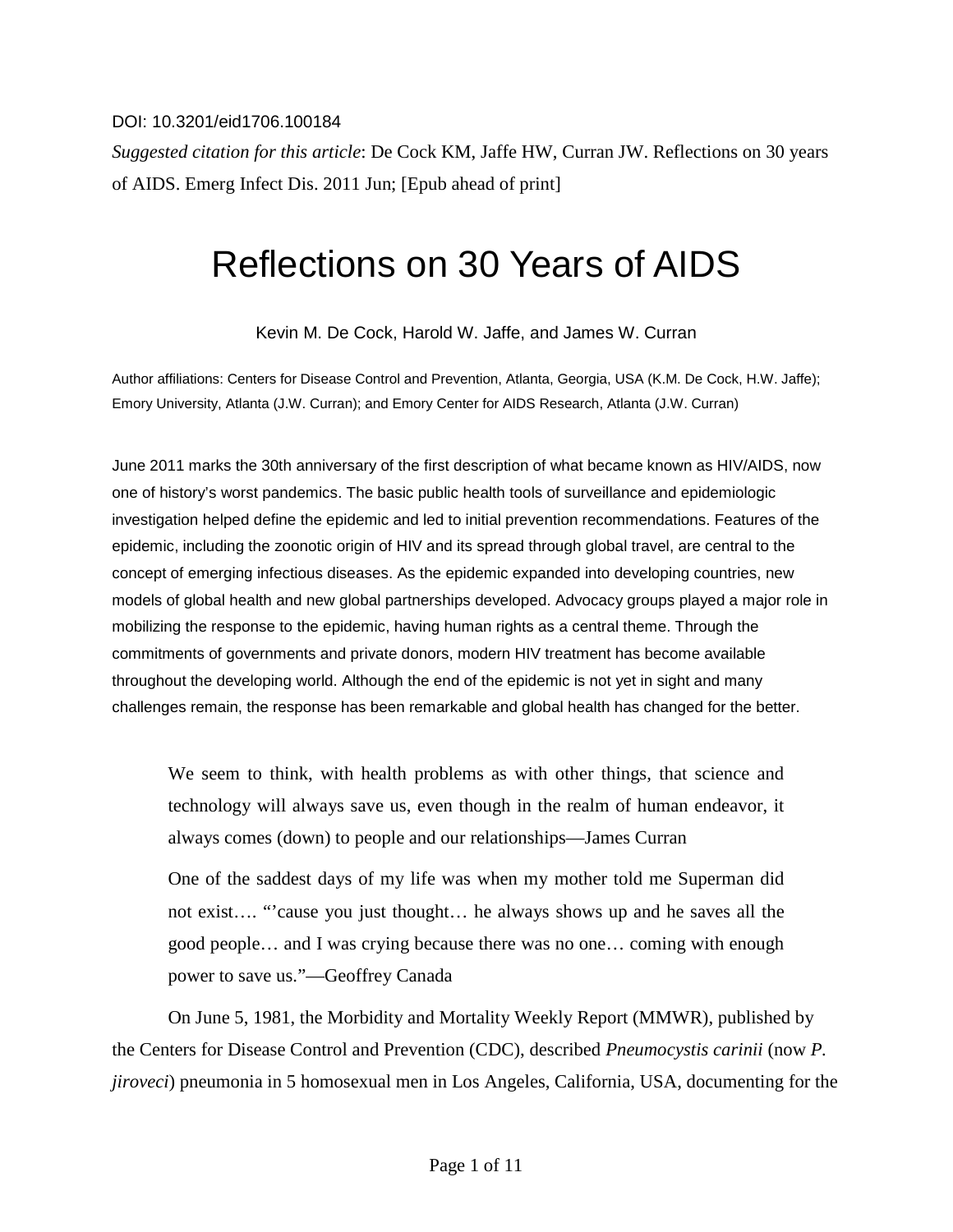first time what became known as acquired immunodeficiency syndrome (AIDS). The accompanying editorial suggested that the illness might be related to the men's sexual behavior. A month later, the MMWR reported additional diagnoses of *P. carinii* pneumonia, other opportunistic infections (OIs), and Kaposi sarcoma (KS) in homosexual men from New York City and California. These articles were sentinels for what became one of history's worst pandemics, with >60 million infections, 30 million deaths, and no end in sight.

This 30th anniversary year of the first description of AIDS is also the 15th anniversary of the introduction of highly active antiretroviral therapy (ART). Henceforth, AIDS will have been a treatable condition longer than it was the inevitably fatal disease first recognized. We offer highlights and reflections from a predominantly global perspective on 3 decades of collective experience with AIDS.

## **Early AIDS Surveillance and Epidemiology**

To investigate this apparent outbreak, CDC investigators developed a simple surveillance case definition for what was first called KS/OI. The definition focused on certain OIs or KS in otherwise healthy persons and was used to establish a national reporting system. In light of new knowledge concerning AIDS and its underlying cause, the case definition was modified over time, but early surveillance indicated that an epidemic was under way and, in retrospect, had begun several years before the first reports. Retrospective testing of stored serum specimens from hepatitis patients in Los Angeles documented human immunodeficiency virus (HIV) infection as early as 1979.

The initial risk groups identified were men who have sex with men (MSM) and injection drug users (IDU). Field investigations and surveillance activities demonstrated sexually linked cases in MSM and in persons with hemophilia and transfusion recipients, implicating transmission by male-to-male sexual contact as well as through blood and blood products. Cases in heterosexual persons and infants indicated that transmission could also occur through heterosexual contact and from mother to child.

Within <2 years, the essential epidemiology of AIDS—groups at risk and modes of transmission—was established, although debate about transmission through blood and blood products continued for several months after CDC believed the evidence was clear. In March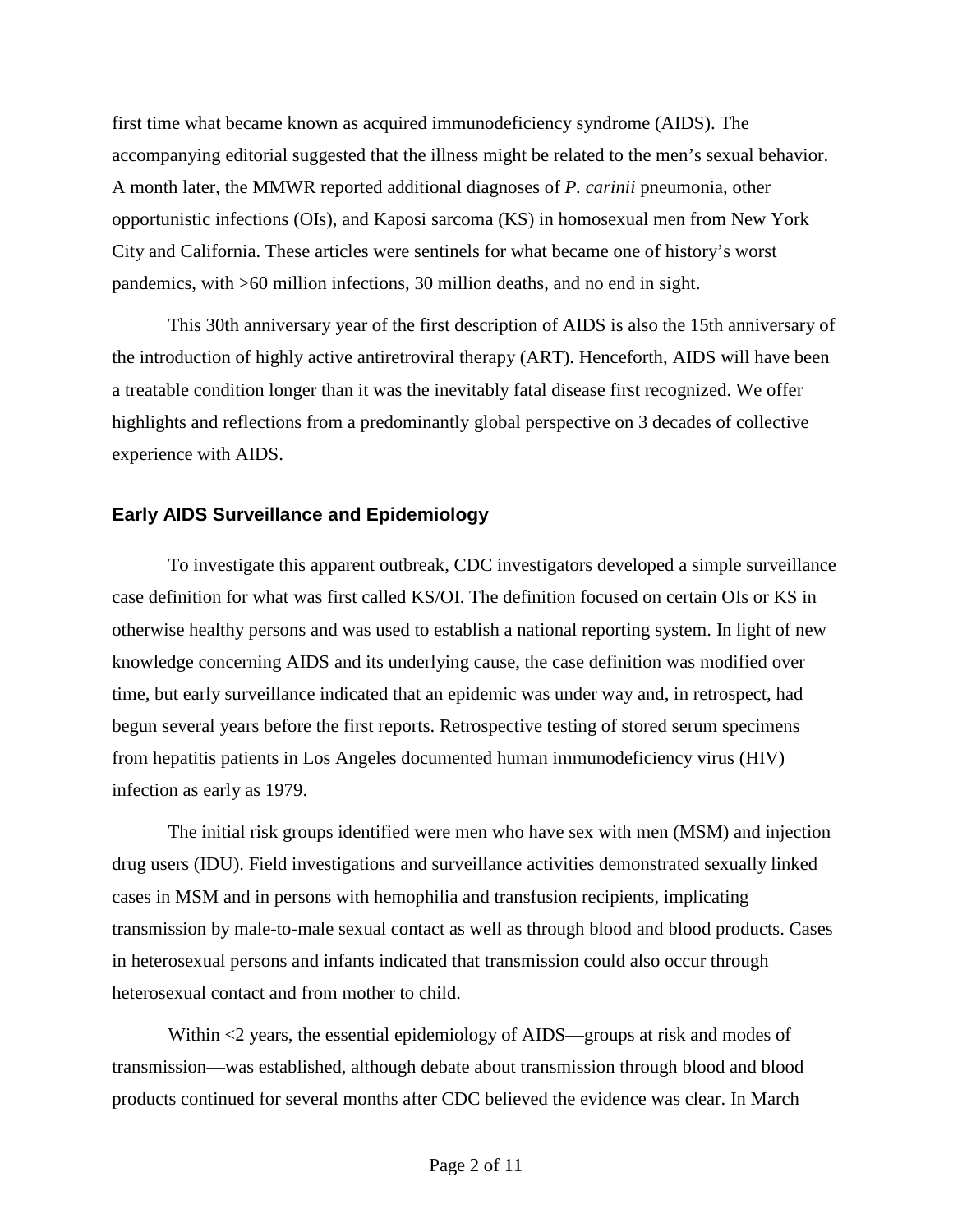1983, the US Public Health Service published the first recommendations for AIDS prevention, including a recommendation that members of risk groups limit their numbers of sex partners and not donate blood or plasma. Although these recommendations were made before the etiologic agent, HIV, had been identified, they initiated AIDS prevention efforts and have largely stood the test of time.

As evidence accumulated that AIDS would not be confined to MSM and IDU, media interest grew and fears of contagion increased. Fear about transmission through casual contact led to discrimination against persons with AIDS, including barring HIV-infected children from school. During this time, CDC was recognized as a source of trustworthy information, and the agency gained respect by placing science above political considerations. Having devoted 71 articles to AIDS during 1981–1985, MMWR played a central role in dissemination of health information for rational policy decisions.

CDC regularly consulted with the World Health Organization (WHO), which published global data in its Weekly Epidemiological Record. While cases of AIDS in MSM and IDU began to be reported from other countries, several European countries reported cases in black Africans with no history of drug use or male-to-male sex. In the United States, cases also occurred in recent migrants from Haiti, subsequently designated as a risk group. Although this designation was useful for public health purposes, it resulted in discrimination against Haitian Americans. The subsequent explanation for AIDS in Africans and Haitians without other risk factors was heterosexual transmission of the causative agent.

In 1983, HIV was discovered, an accomplishment for which French scientists received the Nobel Prize for Medicine in 2008. In 1985, a serologic test for HIV became commercially available. Agreement on HIV as the causative agent and the availability of a diagnostic test were closing features of these early years. Despite the potential for hysteria and some examples of irrational responses, science and reason prevailed; epidemiology and surveillance served as the foundation of society's understanding and early response, as they would have to do repeatedly in future infectious disease epidemics.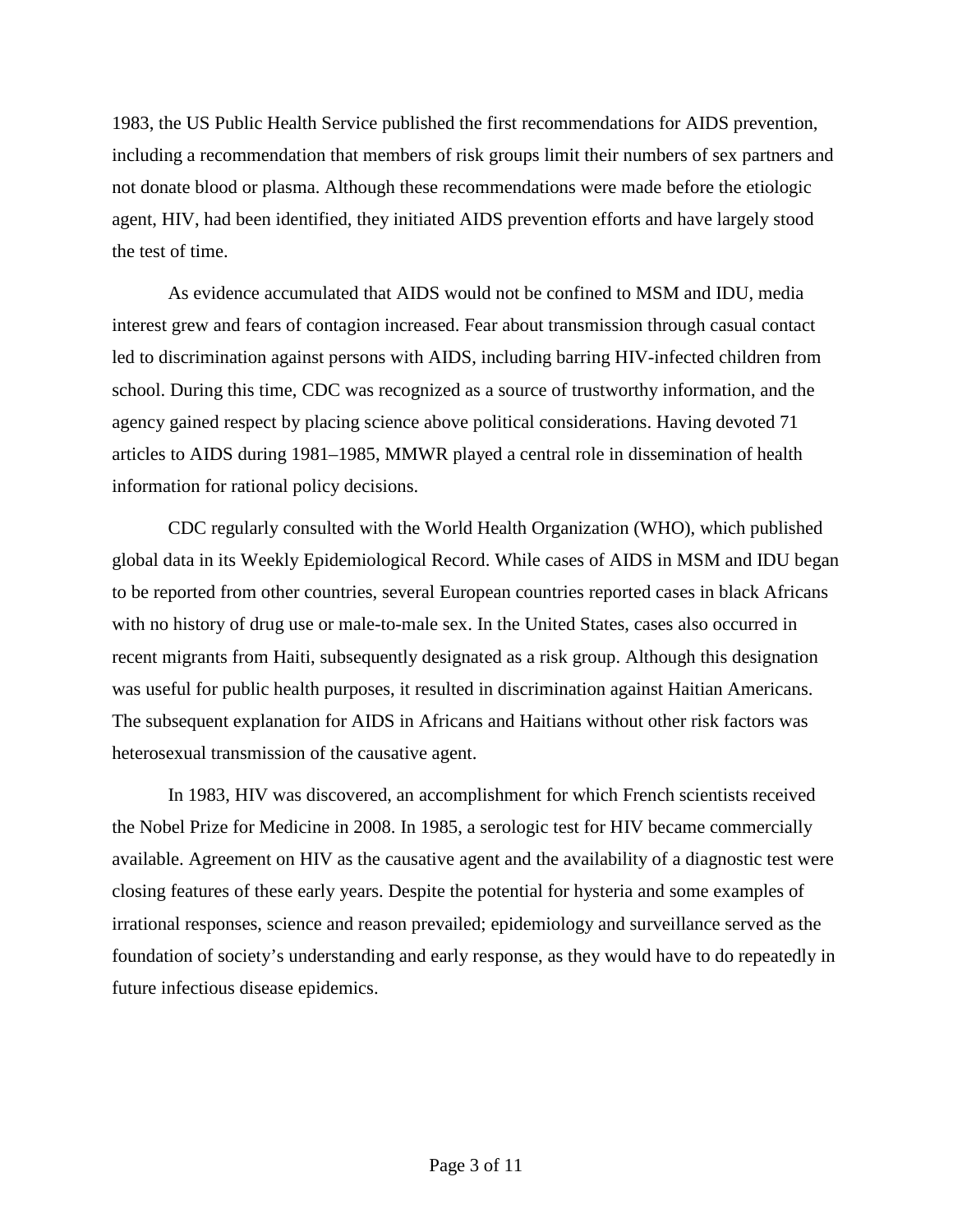### **AIDS as a Metaphor for Emerging Infections and the New Global Health**

Social and environmental change, increased public health awareness, and improved diagnostic tools led to the emergence and recognition of several new pathogens in the last third of the 20th century. After a prolonged period of complacency with regard to infectious diseases, in 1992 the Institute of Medicine published an influential report on emerging infectious diseases. This term referred to conditions that were increasing in incidence in human populations or threatening to do so, were newly introduced or detected, or were recognized as being linked to a chronic disease or syndrome. No agent and disease better exemplify this concept than HIV and AIDS.

HIV type 1, group M (HIV-1), the predominant cause of the AIDS epidemic, evolved from a virus that crossed the species barrier from chimpanzees to humans. The earliest retrospective diagnosis of HIV-1 infection was made from a serum specimen collected in 1959 in Kinshasa, capital of what is now the Democratic Republic of Congo. Two additional but rare groups of HIV-1 (N and O) cause related zoonotic infections that are essentially restricted to central Africa. HIV-2, a second type of HIV rarely found outside western Africa, originated in sooty mangabeys.

Phylogenetic analysis of HIV-1 and SIVcpz (the simian immunodeficiency virus of chimpanzees closely related to HIV-1), combined with knowledge about the geographic range of the chimpanzee host, *Pan troglodytes troglodytes*, suggest that this cross-species transmission took place in central Africa early in the 20th century. The exact circumstances of cross-species transmission in central Africa are uncertain, but opportunities for human exposure to simian viruses through hunting and related activities are abundant. Over time, the virus presumably adapted to the human host and began to spread from person to person. At some unknown point, it was introduced into the Western Hemisphere, including Haiti and the United States.

Although the epidemic appears to have begun in central Africa, HIV prevalence is now highest in southern Africa; the Republic of South Africa alone is home to about one sixth of the world's HIV-infected persons. The reasons for this geographic distribution are not entirely clear, but biological factors, such as lack of male circumcision and rates of other genital (especially ulcerative) infections that facilitate HIV transmission, and social factors (some of which may have been influenced by the end of apartheid), such as frequent partner change and concurrent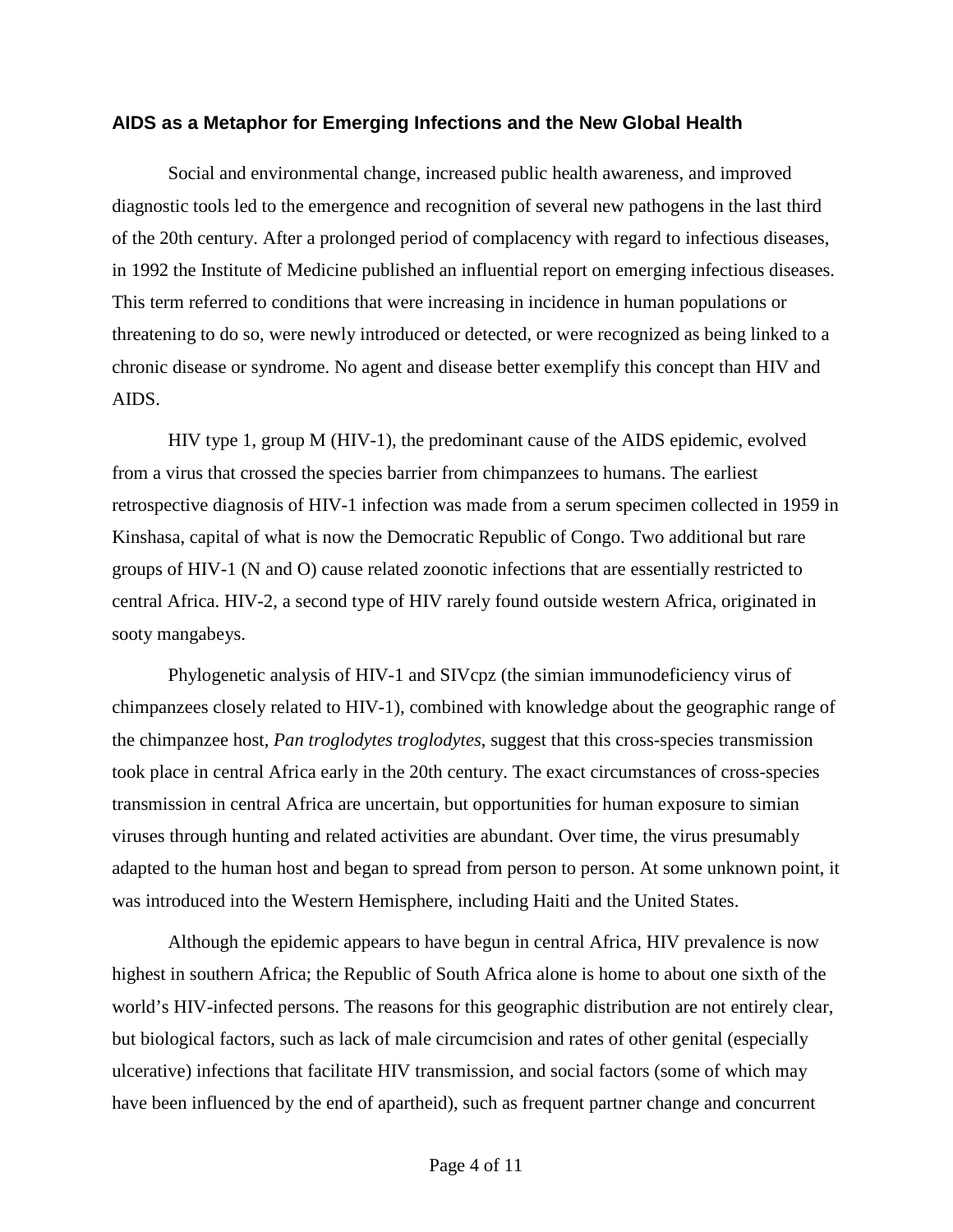sexual partnerships, migration, and commercial sex, likely play a role. Whether infectiousness varies by virus subtype (subtype C is dominant in southern Africa) remains debated. Under the South African presidency of Thabo Mbeki, AIDS denialism (the view that HIV is not the cause of AIDS) led to delayed implementation of ART and resulted in thousands of deaths.

Understanding the emergence and origins of HIV/AIDS will provide insight into global vulnerability to new infectious diseases. Without globalization and its central characteristic of increased movement of people, HIV might have remained in central Africa and the AIDS pandemic might have been delayed or might not have occurred. Although commerce and trade are as old as civilization, international air travel increased greatly in the latter half of the 20th century and enabled people to arrive at their destinations in greater numbers and within the incubation periods of many infectious diseases. The prolonged period between HIV infection and symptomatic AIDS,  $\approx$ 11 years in adults, allowed widespread HIV transmission before recognition of the epidemic and any prevention attempts.

The response to HIV/AIDS epitomizes a new concept of global health. Essentials of global health today are its integration of core public health attributes (data and surveillancebased approaches, emphasis on populations, goals of social justice and equity, and prioritization of prevention), expansion into new areas such as treatment and health systems, and focus on emerging challenges beyond traditional priorities. New areas of emphasis include health security, chronic diseases (e.g., diabetes), and road traffic injuries. Global health is now about how the world deals with health rather than how a particular country addresses health problems in other countries.

#### **AIDS and the Globalization of Science, Research, and Practice**

A positive development in the response to AIDS has been its effect on science and the globalization of research and practice. Retrovirology and immunology became well-supported disciplines whose practitioners interacted productively with workers in other subjects such as epidemiology. Cohorts of physicians and scientists built their careers in basic as well as applied and clinical research. The frequency with which tuberculosis occurs in HIV-infected persons has led to a resurgence of interest in the diagnosis and treatment of this ancient disease, especially in Africa. Advances in the treatment of HIV-associated OIs have benefited other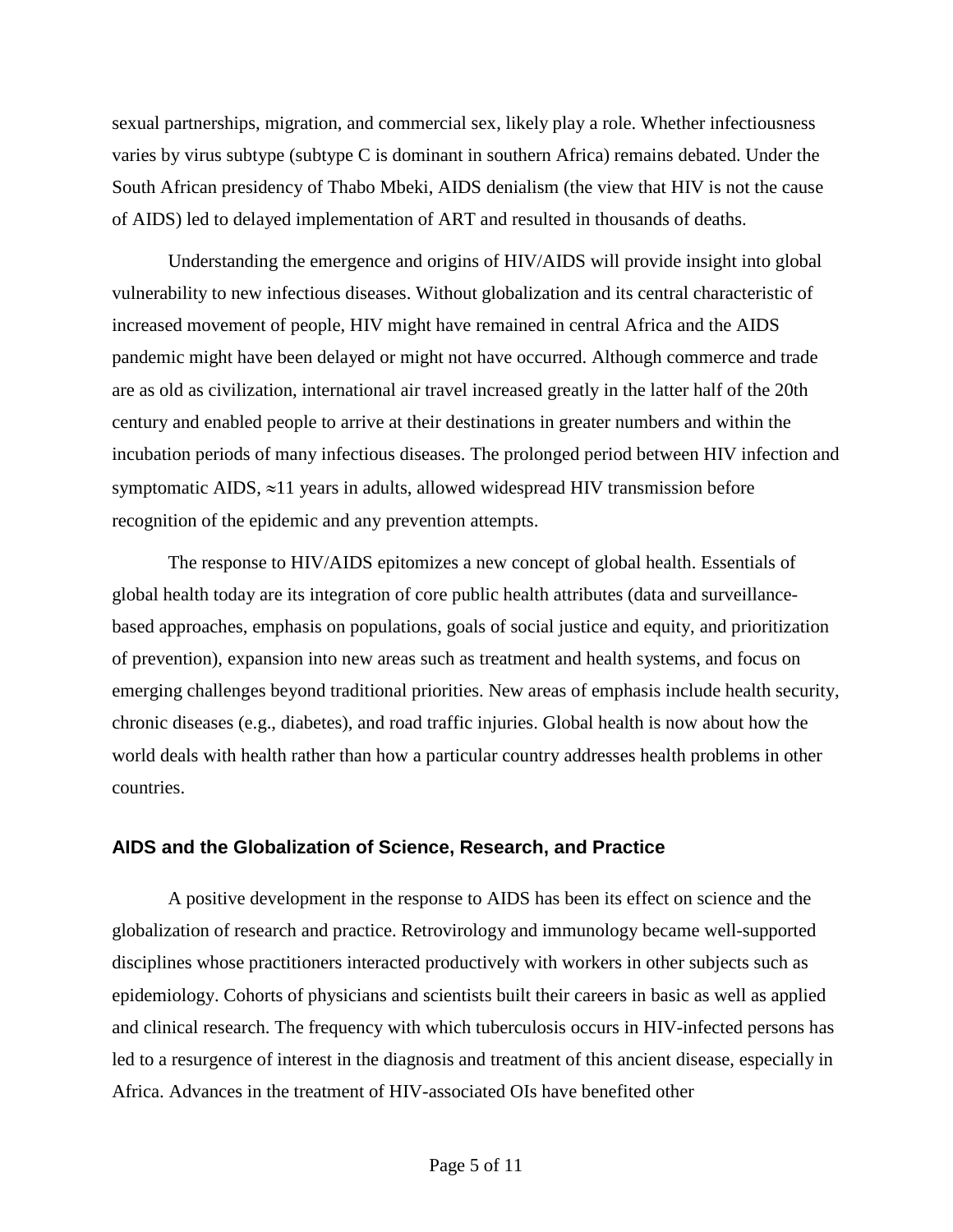immunosuppressed persons. In addition, sexual and reproductive health gained renewed prominence.

Scientific advances resulted in the development of lifesaving, albeit not curative, treatment for HIV. Beginning with the approval of AZT (azidothymidine or zidovudine) in 1987, the development of antiretroviral drugs and the design of simple and standardized approaches for therapy in the developing world constituted a public health triumph. By the end of  $2009$ ,  $>5$ million persons in low- and middle-income countries were accessing ART, unimaginable just a few years before and made possible through the use of generic drugs, price reductions for brandname drugs, and efforts of international donors through initiatives such as the President's Emergency Plan for AIDS Relief and the Global Fund.

Research on the prevention of mother-to-child transmission of HIV has led to interventions with the potential to virtually eliminate HIV disease in children. Screening of donated blood and plasma for HIV and heat treatment of blood products have virtually eliminated transfusion-related HIV in high-income countries and vastly reduced its occurrence throughout low- and middle-income settings. Research has identified viable options for HIV prevention in IDU, such as needle and syringe exchange and opioid substitution therapy. Hospital hygiene and safe injection practices, previously neglected in much of the developing world, have become topics of global concern.

The earliest international collaborative field investigations on HIV/AIDS were in 1983 in Rwanda and the former Zaire, now the Democratic Republic of Congo. In 1984, Projet SIDA (French for AIDS Project) was established. This project, a joint venture between CDC, the National Institutes of Health, the Belgian Institute of Tropical Medicine, Mama Yemo Hospital (Kinshasa), and the then Zairian Department of Public Health, conducted landmark epidemiologic studies in central Africa. At one time Zaire had the highest citation index for AIDS research in the world. Subsequently, a second CDC-sponsored field station, Projet Retro-CI, contributed to the body of research from in western Africa, documenting lower pathogenicity and transmission rates for HIV-2, which indicated that although HIV-2 was a cause of AIDS, it was unlikely to result in a pandemic.

Numerous other international collaborations on HIV/AIDS had influence far beyond research publications. Investigators from low- and middle-income countries were trained,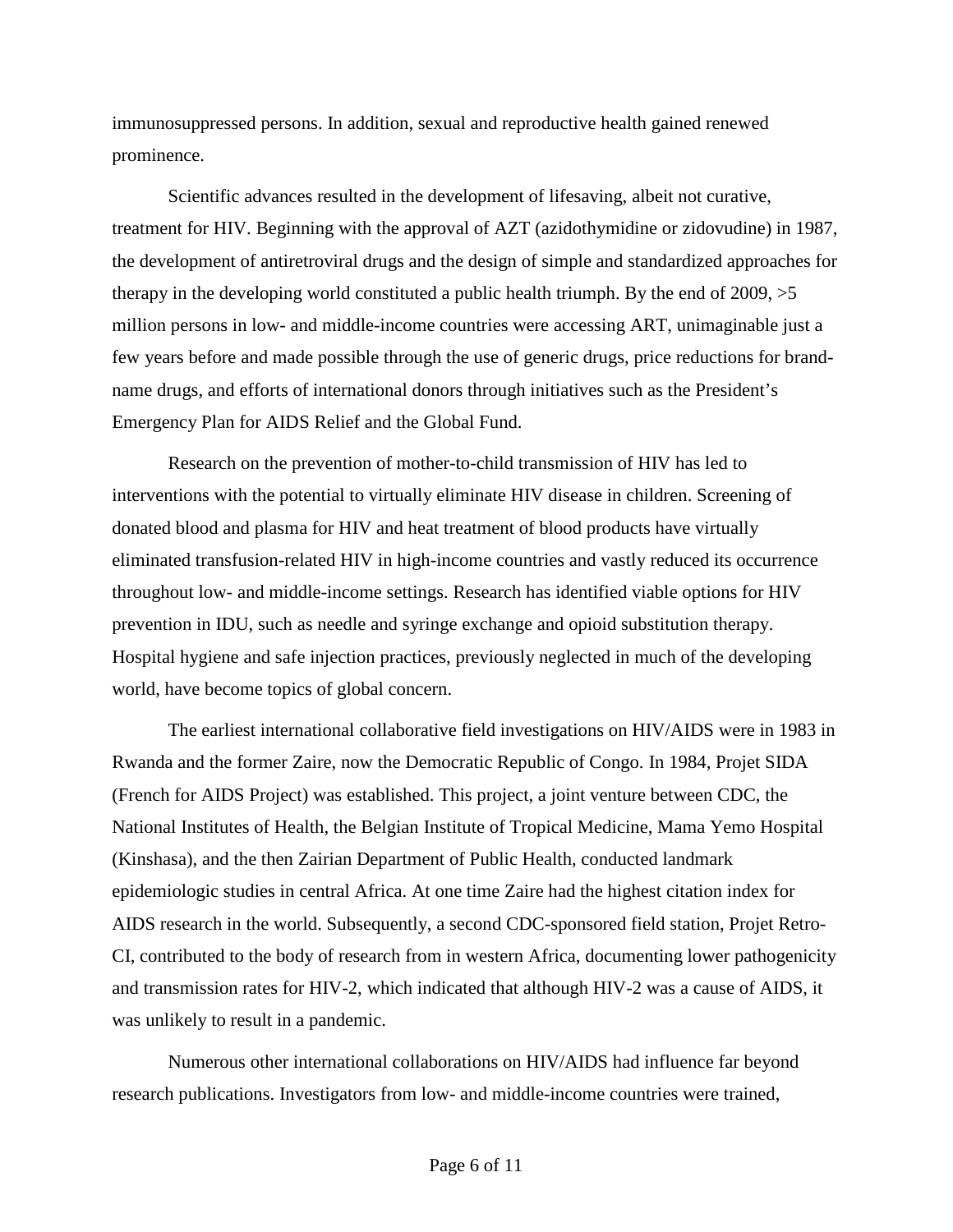university exchanges arranged, and numerous careers influenced and internationalized with incalculable effects. Many US and European universities established HIV training and research collaborations with their counterparts in developing countries. These relationships have built platforms upon which new initiatives, in areas such as maternal and child health, could be built. One of the lasting contributions of international HIV/AIDS work may be the training and empowering of professionals in low- and middle-income countries to influence health in their own countries.

Despite the advances in HIV prevention and treatment, the challenges remain daunting. In 1984, the US Secretary of Health and Human Services famously predicted the availability of an HIV vaccine within 2 years. Now, >25 years later, an effective vaccine remains elusive. Although billions of dollars have been expended on prevention research, an estimated 2.6 million persons acquire HIV annually. Only about a third of patients who qualify for treatment under the relatively conservative WHO guidelines actually receive it, and neither the optimal time for treatment initiation nor the optimal use of antiretroviral drugs to interrupt transmission have been determined. Tuberculosis remains a major killer of HIV-infected persons in Africa, our tools for combating it are outdated, and coordination between tuberculosis programs and HIV/AIDS programs remains less than optimal.

#### **The AIDS Response, Nothing for Us without Us**

Activism and advocacy profoundly influenced the response to HIV/AIDS. Outside the gay community, initial concern about HIV/AIDS was largely limited to scientists tracking the epidemic or searching for a cause. In the face of stigma, discrimination, and indifference to their friends dying, affected communities organized to provide prevention advice, care, and support. Community groups like Gay Men's Health Crisis sprung up, delivering services and engaging in political activities. Organizations such as ACT UP undertook acts of civil disobedience to influence the research agenda, improve access to HIV drugs, and lower the cost of treatment.

Although early activists were predominantly American MSM, their work influenced other affected communities. When the magnitude of the epidemic in Africa became apparent, activists from the Northern Hemisphere contributed to demands for treatment access in the Southern Hemisphere. Vulnerable groups, including sex workers and IDU, made themselves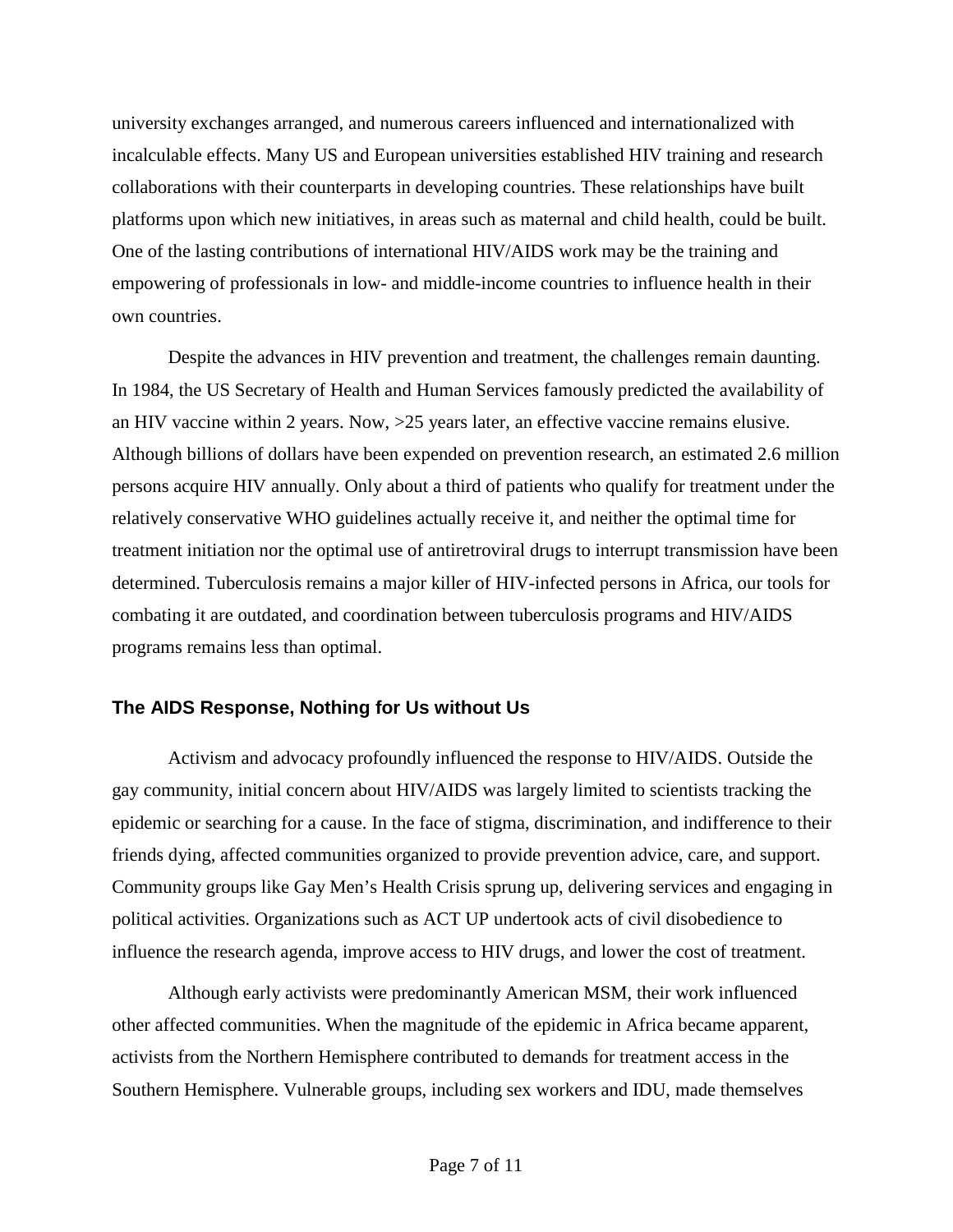heard internationally in an unprecedented way. "Nothing for us without us" captures the insistence of affected communities that they participate in the design of programs and interventions.

A key figure in the global response was Jonathan Mann, an epidemiologist from CDC who served as the founding director of Projet SIDA and was appointed in 1986 as the first director of WHO's HIV/AIDS program. Mann recognized that the global spread of HIV/AIDS represented unequal vulnerability more than it did individual behavior, and he defined human rights as central to health and an effective HIV/AIDS response. He clashed with WHO leadership and bureaucracy and resigned in 1990. Tragically, Mann died in a plane crash in 1998.

Much has been written about the different ways that HIV/AIDS has been addressed, compared with other sexually transmitted infections, and the term AIDS exceptionalism has been coined. For example, specific consent forms and counseling were required before HIV testing, and limits were placed on sharing patient names between health jurisdictions for HIV surveillance purposes. These practices responded to concerns of affected communities that infected persons would be subject to discrimination such as termination of insurance or employment. Mandatory HIV testing, unhelpful and discriminatory, was largely prevented, but exceptionalist views may also have delayed expansion of HIV testing in clinical settings and thus access to care, including in the Southern Hemisphere. As HIV became treatable and surveillance practices successfully protected confidentiality, much of the exceptional approach to HIV gradually diminished.

Major human rights challenges persist, however. IDU and MSM suffer intense discrimination in many countries; their prevention needs are neglected and their very lives are sometimes in danger. Gender inequalities remain a driver of ill health. Increased attempts at criminalizing HIV transmission and continued travel restrictions for HIV-infected persons illustrate the enduring relevance of Jonathan Mann's message.

#### **AIDS and the Architecture of Global Health**

HIV/AIDS played a major role in shaping current global health architecture. The threat posed by HIV led WHO to establish a dedicated program in 1986. In 1996, the Joint United Nations Programme on HIV/AIDS was established to coordinate the multisectoral response. In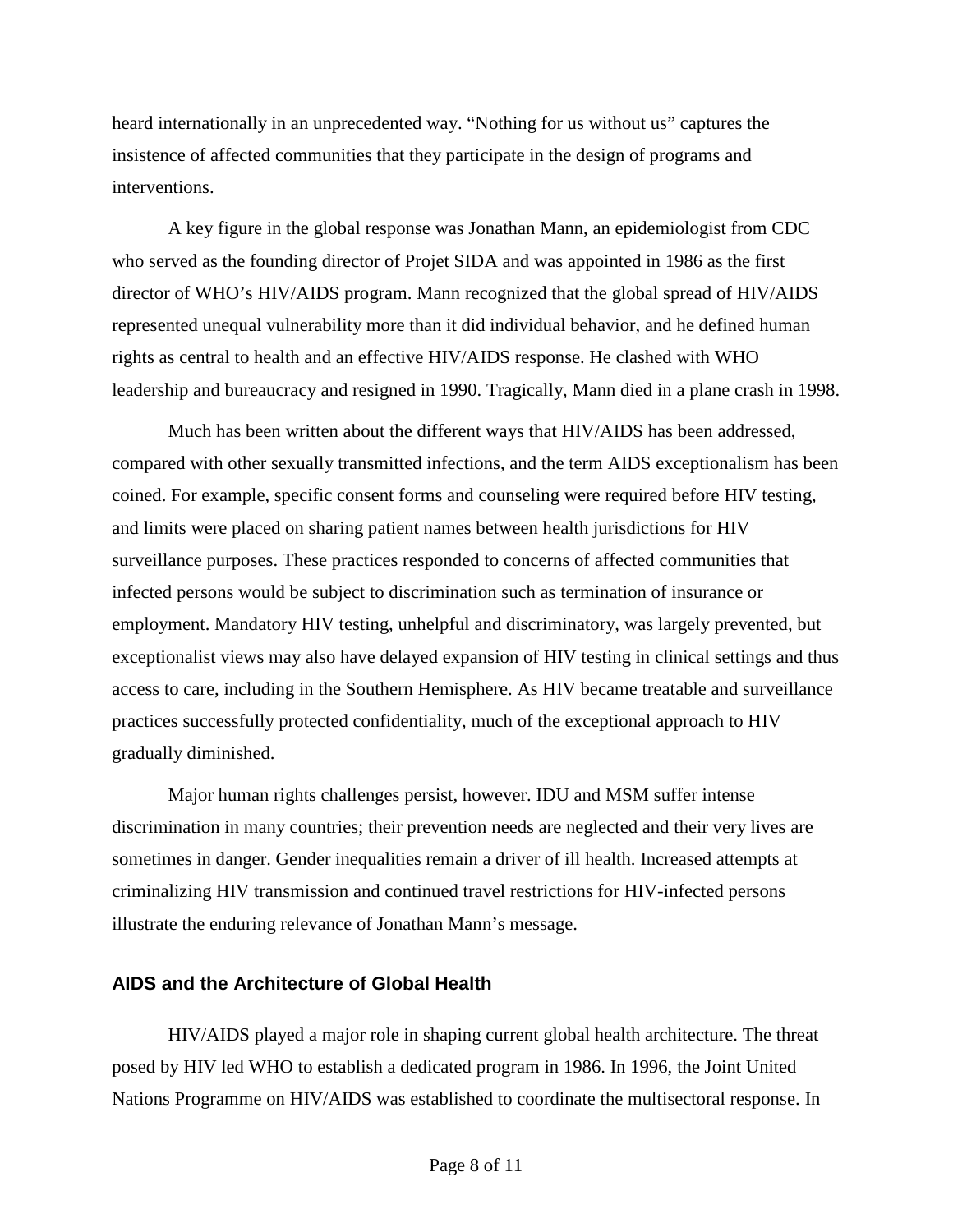2001, the United Nations General Assembly Special Session on HIV/AIDS, the first high-level summit ever devoted to a disease, committed the world to specific targets. In 2002, the Global Fund to Fight AIDS, Tuberculosis and Malaria was created, and a year later, US President G.W. Bush announced the President's Emergency Plan for AIDS Relief, the largest bilateral health program ever undertaken. The scale-up of HIV/AIDS services has highlighted the need to focus on strengthening health systems and on other health-related Millennium Development Goals relating to maternal and child health.

The increase in actors in global health, including philanthropic organizations such as the Bill and Melinda Gates Foundation and the William J. Clinton Foundation, in part resulted from, but also coincided with, development of the global AIDS response. A result of the altered landscape is a diminution of the World Health Assembly's influence on global decision making and WHO's role in technical assistance. At the same time, HIV/AIDS demonstrated WHO's unrivaled convening authority and the influence of its normative guidelines for global practice, such as for HIV/AIDS treatment. Major contributions from the Joint United Nations Programme on HIV/AIDS include global prioritization of HIV/AIDS and resource mobilization, epidemiologic monitoring, advocacy for treatment in low-income settings, and promotion of sound policies.

A problem with the early response in the United States as well as globally was an overemphasis on universal vulnerability, the concept that everyone is at risk. Predictions of widespread, generalized HIV/AIDS epidemics among heterosexual persons outside Africa, especially in Asia, were not borne out. The concept of "know your epidemic," highlighting the need to focus interventions where HIV transmission is most intense, came surprisingly late, along with acknowledgment of the fundamentally different nature of the epidemic in sub-Saharan Africa compared with elsewhere.

Many countries with concentrated epidemics have had difficulty accepting that communities of MSM and IDU existed in their midst, let alone mounting targeted responses. Vigilance is required to ensure that resources are deployed to the right places in a timely fashion, rather than to general population groups that are politically safer but at lower risk. Characteristically, it has taken AIDS to bring the existence of marginalized groups such as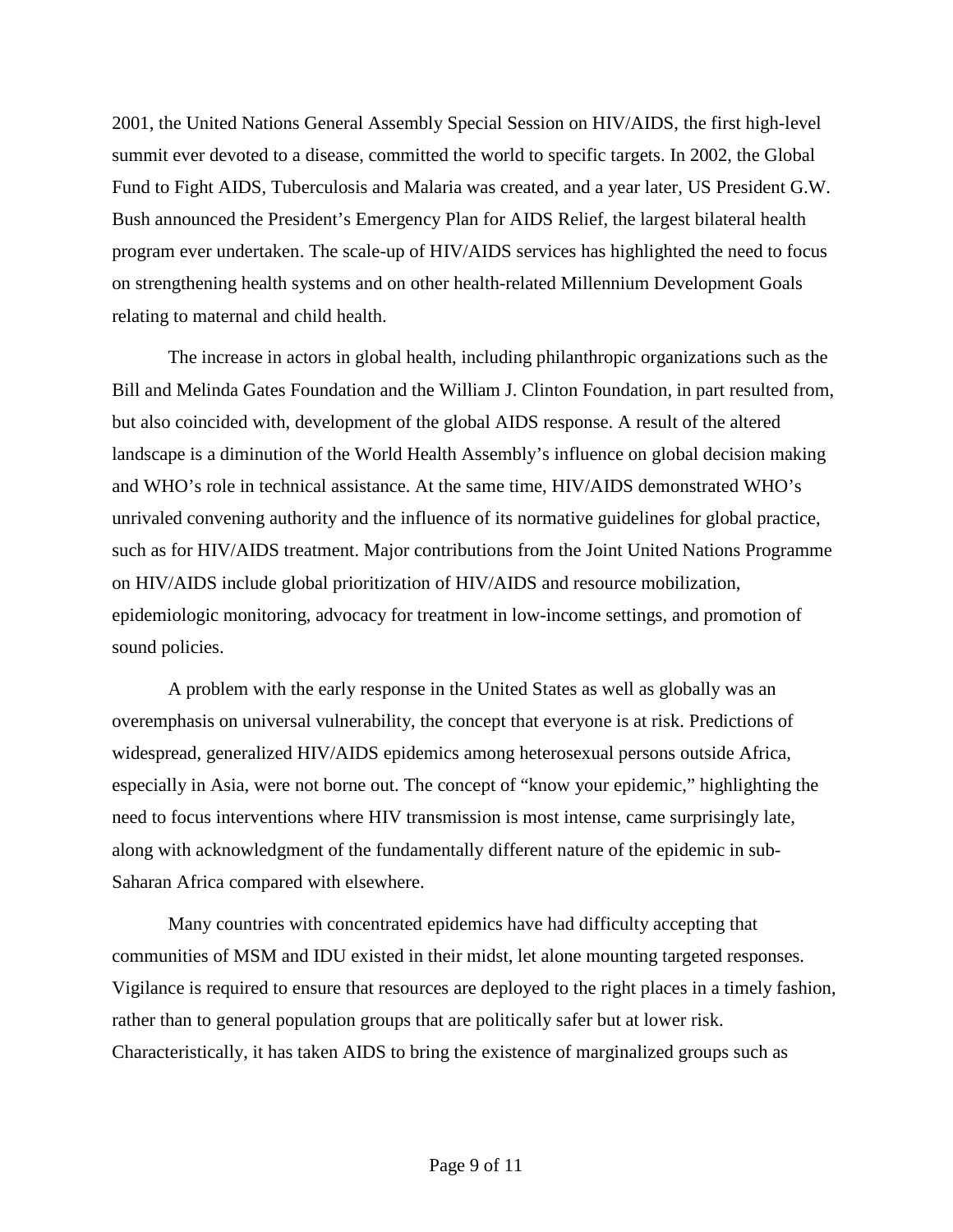sexual minorities to attention in low- and middle-income countries and to highlight their vulnerability and needs.

#### **AIDS and the Future**

We should not expect a single leader or intervention to deliver an abrupt end to the HIV/AIDS pandemic, yet the tide can be turned with principled pragmatism, adequate resources, trust in communities, and science as our guide. At times the process is slow. For example, US government support for needle and syringe exchange to prevent HIV in IDU did not happen until Barack Obama became US President (2009). But a middle way has to be found between arguments for the magic bullet of the moment and calls for unrealistic social and behavioral change with regard to sex and drug use.

We (the authors) have 4 priorities: 1) defining the best ways to use existing interventions to interrupt HIV transmission, 2) continuing the focused search for new knowledge and interventions, 3) resolving how best to use HIV testing and antiretroviral drugs for prevention as well as treatment, and 4) ensuring sustainability and commitment for the global response. Aspirations for social justice, human rights, and decency must motivate the response while epidemiology and surveillance provide technical direction as well as evaluation. True country and community ownership of the response is essential because solutions wanted more by donors or governments than by affected communities themselves almost never succeed.

Further success in HIV/AIDS prevention and treatment is challenged by numerous threats including fatigue and shifting priorities on the part of donors, the global financial downturn, and diversion of attention to other health problems plaguing the developing world. Better integration of HIV/AIDS efforts and interventions with those addressing maternal and child health are needed, and the global health infrastructure supported by HIV/AIDS scale-up will have to face the looming pandemic of noncommunicable diseases. Regardless how global health evolves, the unfinished agenda of HIV/AIDS must remain central.

### **Conclusions**

Although we continue to face many challenges while responding to HIV/AIDS, we must also acknowledge the enormous scientific, social, and human achievements of the past 3 decades.